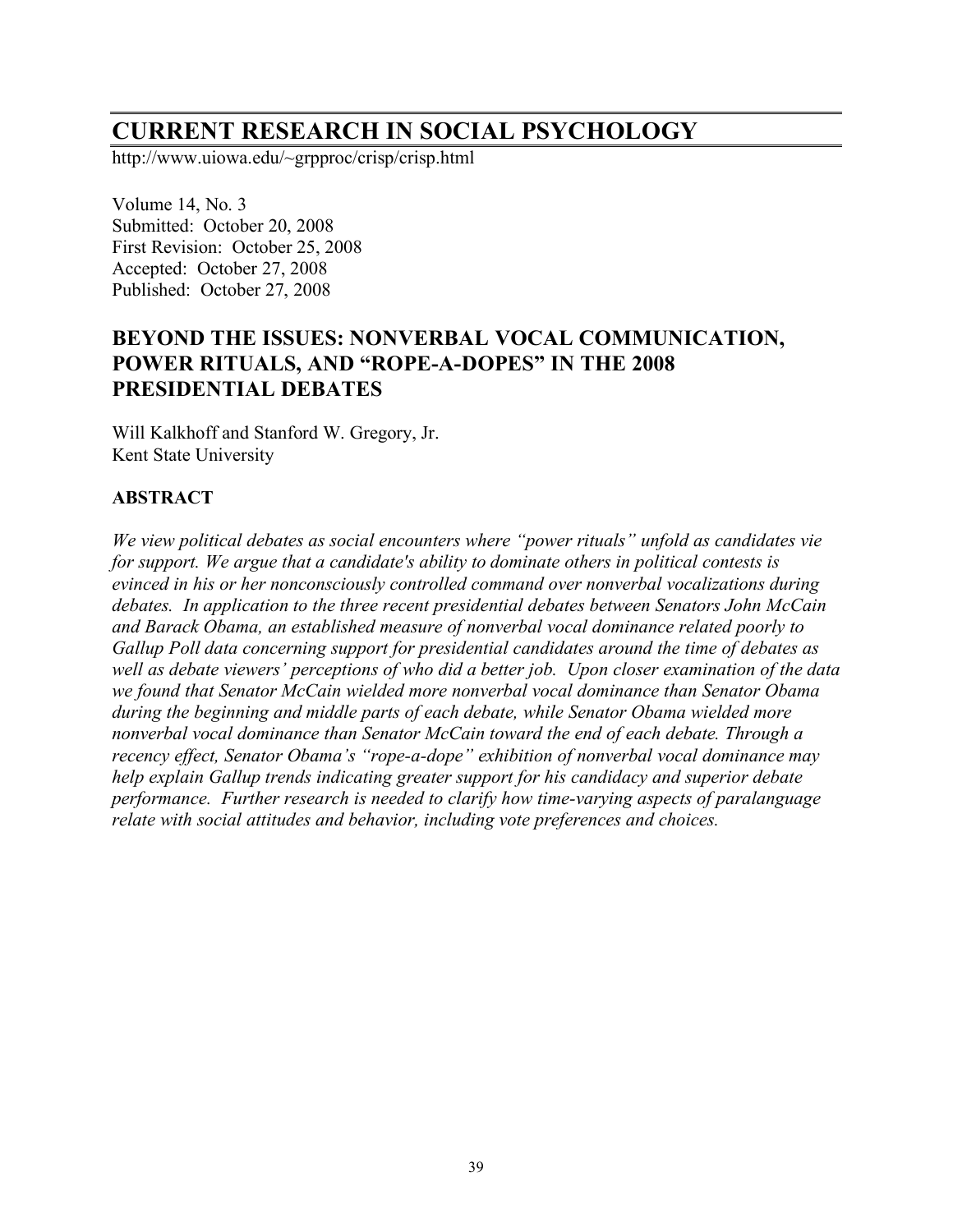# **INTRODUCTION**

With the 2008 presidential election closing in, political analysts, pundits, and many voters have turned much of their attention to watching, analyzing, and discussing the debates. One conventional view of the political significance of general election debates is that they help voters compare the candidates and make rational judgments about their vote choices However, in a recent explication of *The Political Mind*, Lakoff (2008) calls for more attention to be paid to the role of the "cognitive unconscious," where an estimated 98 percent of thought takes place (p. 9). Drawing on findings from cognitive science and neuroscience, Lakoff points out that the way the brain makes makes sense of reality is not "rational" in the Enlightenment sense of the word. We agree with Lakoff that to advance explanations of politics and other social phenomena, more attention is owed to what the brain is comprehending "behind the scenes."

In this paper we advance a view of debates as social encounters where "power rituals" are enacted, and a candidate's ability to dominate another is evinced in a nonconsciously controlled command over nonverbal vocalizations. This subtle yet important aspect of performance during debates may (*i*) reveal clues as to how candidates actually believe they are perceived in the eyes of the electorate; and, (*ii*) contribute to creating or reinforcing a trend among the electorate concerning candidates' standing vis-a-vis their opponents.

# **BACKGROUND**

## **Nonverbal Vocal Communication**

One important dimension of nonverbal behavior is "paralanguage," which refers to the nonverbal aspects of speech (e.g., speaking tempo, intensity/volume, pitch, intonation) that communicate social meaning and emotion. Collectively, these particular features of speech are termed "prosody." Work begun by Giles and his colleagues in the 70s has shown a tendency for people to accommodate one another during conversation by converging prosodic aspects of speech, in effect becoming more prosodically alike as the interaction unfolds (Giles 1973; Giles and Smith 1979). This phenomenon occurs naturally and reflects people's basic need for social integration (Giles and Coupland 1991).

In a related line of research, Gregory (1983) performed Fast Fourier Transform (FFT) analysis on secondary data consisting of audio recordings of dyadic conversations between 11 United States Air Force airmen and a research interviewer. He discovered a unique form of paralinguistic convergence wherein conversation partners *nonconsciously* adapt frequencies of their voices to one another over time. Subsequent research by Gregory (1990, 1994) revealed that this acoustic phenomenon occurs beneath 500 Hz. When aired alone, this fundamental frequency range sounds as if one were listening to someone speaking on the other side of a wall.

Gregory and Webster (1996) elaborated Gregory's (1983) earlier work by showing that convergence in the fundamental frequency range reflects accommodation, whereby the amount of "work" that conservation partners contribute to convergence reflects social perceptions of status and power. They concluded that analysis of convergence in the nonverbal signal (i.e., who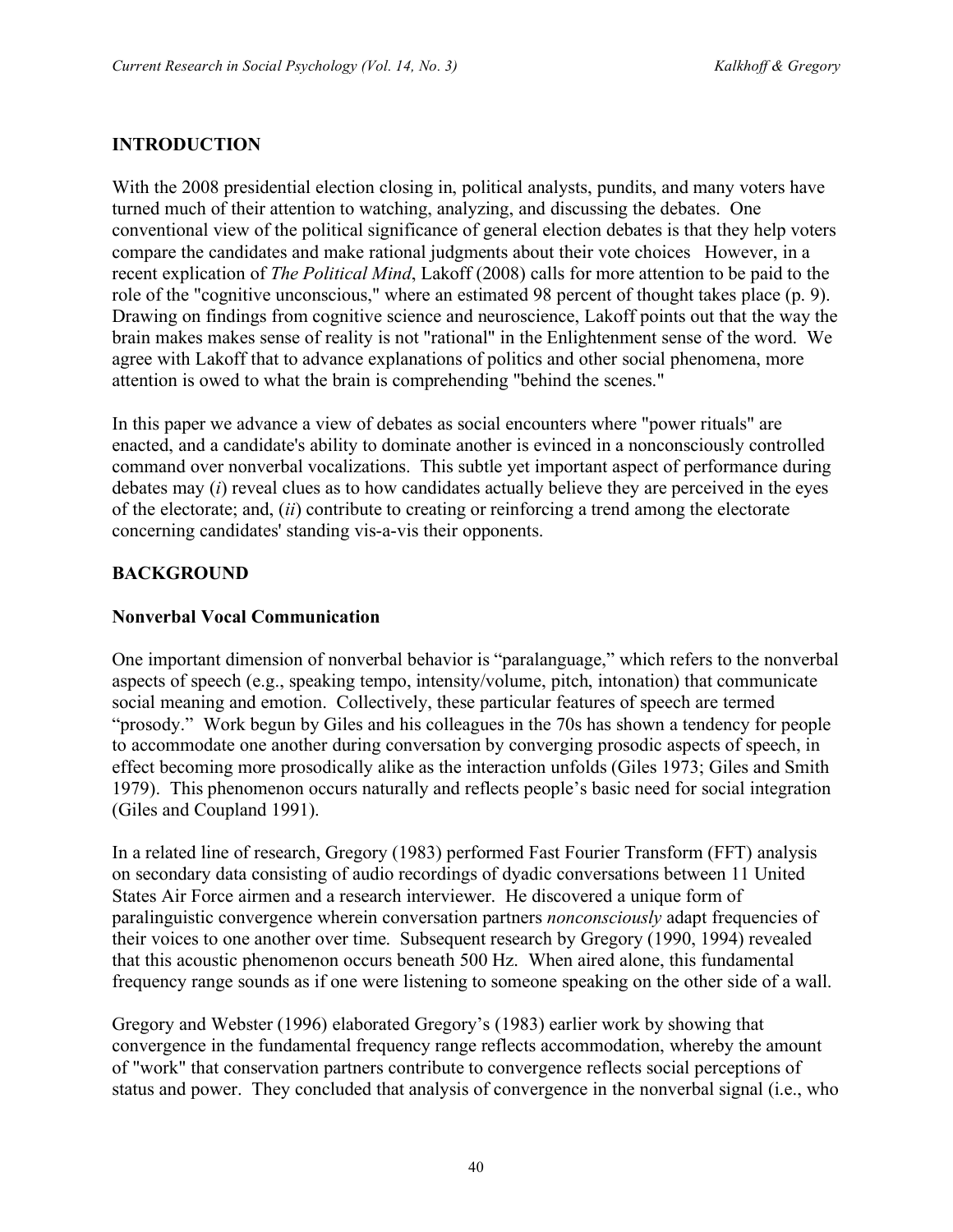accommodates to whom) provides a valid measure of perceptions of social standing, particularly because conversation partners do not exert conscious control over such adaptation. We discuss this measure below.

# **Interaction Rituals**

We see clear theoretical connections between research on acoustic adaptation and Collins' (2004) Interaction Ritual Theory (hereafter IRT). At its core, IRT is a microsocial theory about the emotional energy that is created, mainly nonconsciously, during face-to-face interaction. The central concept in IRT, rituals, is defined as the "mechanism of mutually focused emotion and attention producing a momentarily shared reality, which thereby generates solidarity and symbols of group membership" (Collins 2004:7). Building on Erving Goffman's contributions to the understanding of interaction rituals, IRT recognizes that some individuals can dominate situations, thus carrying more weight in the process by which interactants develop a mutual focus and become "entrained" to one another. While the unfolding of such rituals of power is often subtle in the sense that it is usually not the product of a rational, conscious negotiation, the consequences can be quite significant. As Collins states, "The person who dominates the microsituation has the possibility...of gaining recognition in the larger group context" (2004:122). In other words, power rituals can be a mechanism of social influence and mobility. And while humans may rely on conversation as the primary means of signaling and competing for status (Mazur 2005:108), nonverbal rather than the verbal aspects of such communication are likely most important to ritual presentations of power (Goffman 1969; Rössel and Collins 2002).

# **Rituals of Power in Political Debates**

Seen through the lens of IRT, we view political debates as social encounters where rituals of power are enacted as candidates vie for support from the electorate. Among the elements displayed in such rituals, we focus on patterns concerning the nonconsciously processed nonverbal aspects of speech. In our view, a candidate's ability to dominate another (or others) is evinced in his or her nonconsciously controlled command over nonverbal vocalizations during debates. This raises two important questions. First, how do we determine who has command over whom in such settings? And second, what is the potential practical significance of nonverbal vocal dominance in debate and election politics?

# **Detecting Dominance in Nonverbal Vocal Communication**

As reviewed above, earlier studies by Gregory and his colleagues revealed a general tendency for conversation partners to nonconsciously converge the lower frequencies of their voices to one another during social interaction. However, as we also discussed above, past research has shown that "deferent partners accommodate their dominant partner" (Gregory and Webster 1996:238), such that convergence among unequals occurs *because* the less dominant interactant nonconsciously modulates the lower voice frequencies toward the more dominant partner. A key insight from this research is that *less dominant interactants will tend to show more variability in the fundamental frequency range during social interaction; and conversely, more dominant interactants will tend to show less variability in the fundamental frequency range during social interaction.* In statistical terms, when data from FFT analyses of two interactants' voices are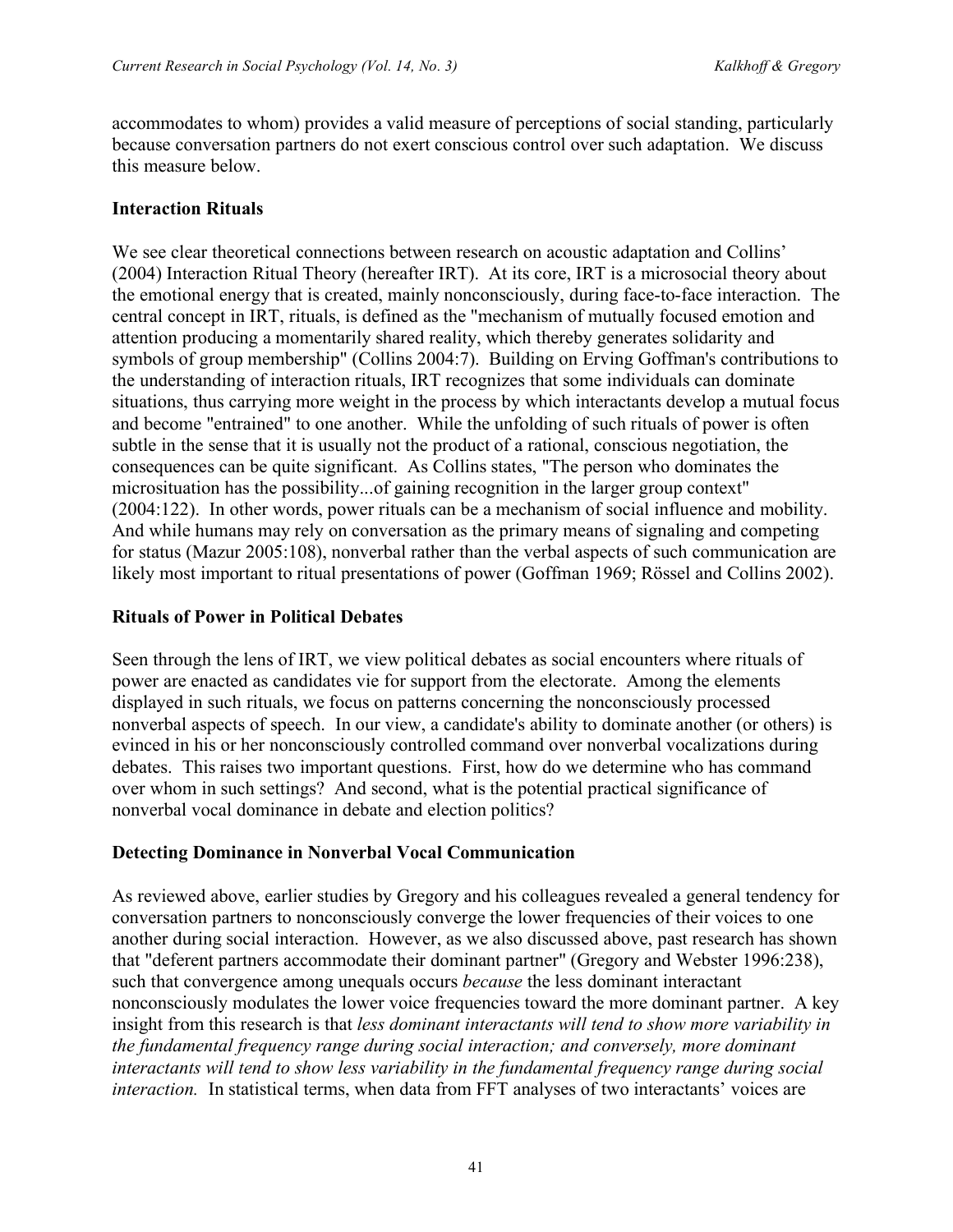subject to factor analysis, the data for the more dominant interactant produces stronger loadings on the first principal factor, while the data for the less dominant partner produces stronger loadings on the second principal factor. As Gregory and Webster (1996) explain, "Factor 1 loadings...[designate] what can be termed a Dominance factor, whereas Factor 2 loadings [designate] what can be termed a Deference factor" (p. 236).

Building on this line or work, Gregory and Gallagher (2002) explored spectral analysis of nonverbal vocal communication and dominance in application to U.S. presidential general election debates. They performed FFT analysis of the fundamental frequency range of candidates' voices in 19 nationally televised general election debates preceding eight U.S. presidential elections. Following Gregory and Webster (1996), the FFT results for each candidate were first factor analyzed. To derive a metric of relative dominance that could be compared with poll data and election outcomes, Gregory and Gallagher (2002) averaged each candidate's factor loadings on the first principal factor, the Dominance factor (Gregory and Webster 1996). Interestingly, the metric was strongly correlated with candidates' *popular vote* percentages in all eight elections with nationally televised debates from 1960 to 2000.

# **Political Significance**

The provocative finding reported by Gregory and Gallagher (2002) brings us to the second question: What is the potential practical significance of nonverbal vocal dominance in debate and election politics? Two possibilities have been raised. On the one hand, spectral analysis of nonverbal vocal communication in a general election debate might reveal candidates' (privately held) perceptions about the relative success of their campaigns around the time of the debate. Thus a spectral metric of candidates' relative control over nonverbal vocalizations in debates may reflect current trends in the polls.

On the other hand, candidates' relative control over nonverbal vocalizations, while carried out on a nonconscious level, might play a more significant *causal* role in determining election outcomes, especially in close races involving large numbers of undecided voters. As Gregory and Gallagher (2002) speculate, in such elections the "signal in debaters' voices may be detected and decoded without conscious intervention [by the audience]" (p. 306), which could have an impact on audience members' vote choices. While Gregory and Gallagher do not provide direct evidence that this occurs, other research suggests how it is well within the realm of possibility.

Drawing on psychological research on social influence processes, Lee and Ofshe (1981) provide experimental evidence showing that variation in demeanor, or dominance behavior, is a direct cause of differential social influence. Furthermore, Lee and Ofshe emphasize that the effect of dominance on influence occurs "beyond conscious awareness" (1981:76). In essence, the argument put forth by Lee and Ofshe falls directly into line with Collins' (2004) Interaction Ritual Theory (reviewed above), in particular his point that power rituals involve nonconsciously carried out mechanisms of social influence and mobility. Furthermore, as Forsyth (1990) points out, Lee and Ofshe's study is testimony to the notion that "in some cases *how* something is said may be more important than *who* is saying it" (p. 125; emphasis in original).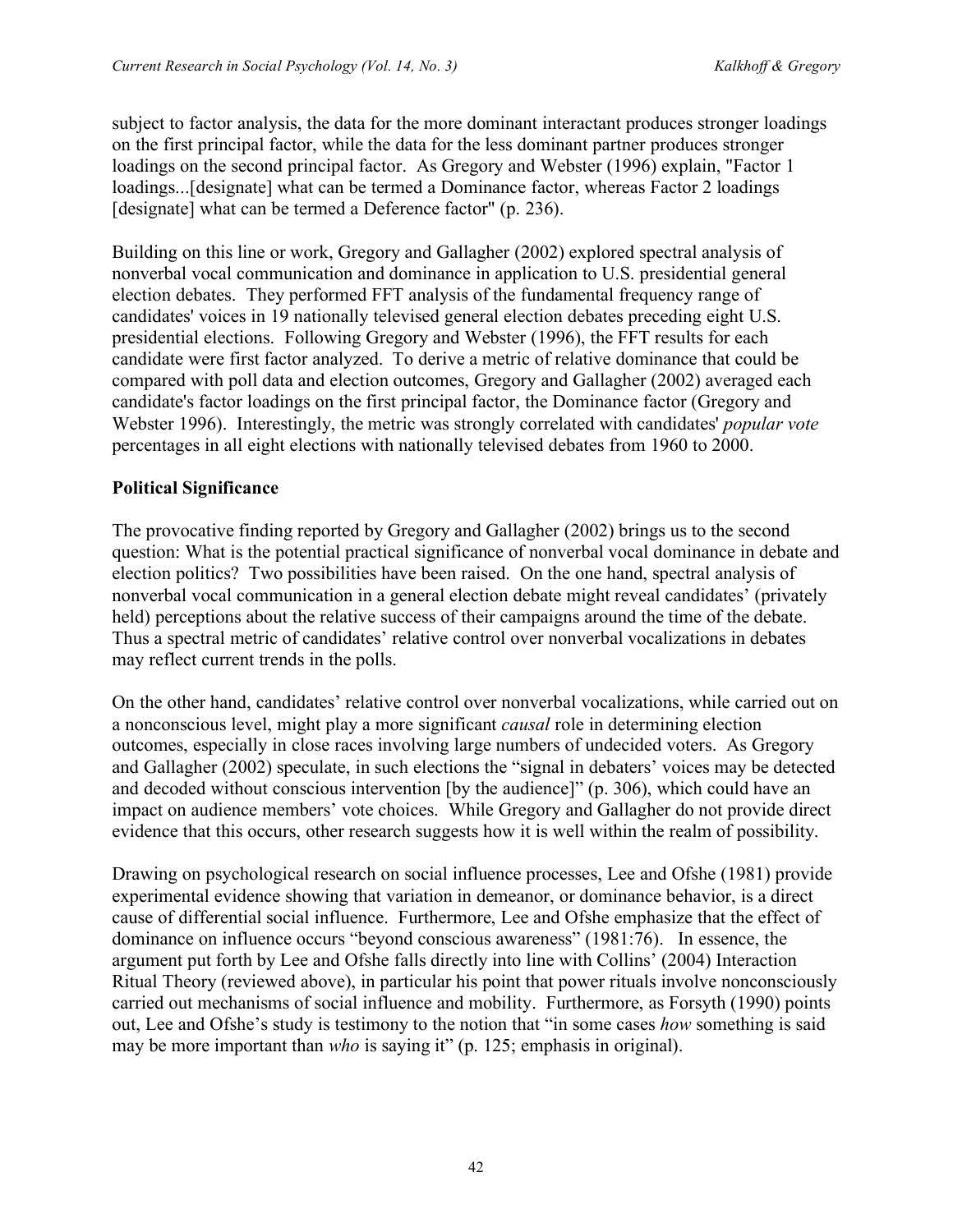While the research reported below cannot provide definitive answers to questions concerning the political significance of nonverbal vocal dominance in debates (i.e., whether such behavior plays a causal role in election outcomes), we hope to shed greater light on these questions and advance our understanding of nonverbal vocal communication at both the basic and applied levels.

### **METHOD**

In this study we analyze all three nationally televised debates between Senators John McCain and Barack Obama that took place during the 2008 U.S. presidential election race. The procedures that we used are as follows.

We first captured each debate onto computer using Pinnacle Studio 10, a PC software application for video editing and DVD authoring. We then edited the video and created separate McCainonly and Obama-only DVDs for each debate. The DVDs contain only the continuous, uninterrupted speech of a given candidate during a given debate.

Following established procedures, we processed the audio signal on each DVD using a dualchannel Fast Fourier Transform analyzer. Specifically, we used the FFT analyzer to extract nine, equally distributed voice samples from each candidate during each debate.

The spectral samples produced by FFT analysis are referred to as "long-term averaged spectra" (LTAS). LTAS, as analyzed in this report, indicate the characteristic distribution of energy across the 500 Hz band of frequencies present in a speaker's voice for a given segment of speech. While vocal spectra can vary significantly from one moment to the next during a particular utterance, LTAS represent an overall average of the energy levels in the speaker's voice over the entirety of the utterance within the 500 Hz band.

The nine LTAS samples for each candidate in each debate were transferred from the FFT analyzer to a personal computer for statistical analysis using SPSS. Following previous research (e.g., Gregory and Gallagher 2002), we simplified the analysis by averaging the first three, second three, and last three LTAS samples for each candidate to create three new samples representing the beginning, middle, and end of the debate for a candidate.

Next, separately for each debate, we conducted a principal components factor analysis on the six LTAS samples. This analysis provides two important pieces of information. First, following Gregory and Webster (1996), each candidate's factor loadings for the three averaged samples representing the beginning, middle, and end of the debate can be examined to determine which candidate has the highest loadings on the first factor (the Dominance factor), and which candidate has the highest loadings on the second factor (the deference factor).

To obtain the second important piece of information, following Gregory and Gallagher (2002), each candidate's loadings on the first factor (the Dominance factor) can be averaged to compute a single metric representing dominance. This metric is referred to as the acoustic analysis result, or AAR. In this research we will examine whether and how the AAR metrics derived from our FFT and statistical analyses correspond to Gallup poll data concerning (*i*) candidate support for the days surrounding each debate; and, (*ii*) who won each debate.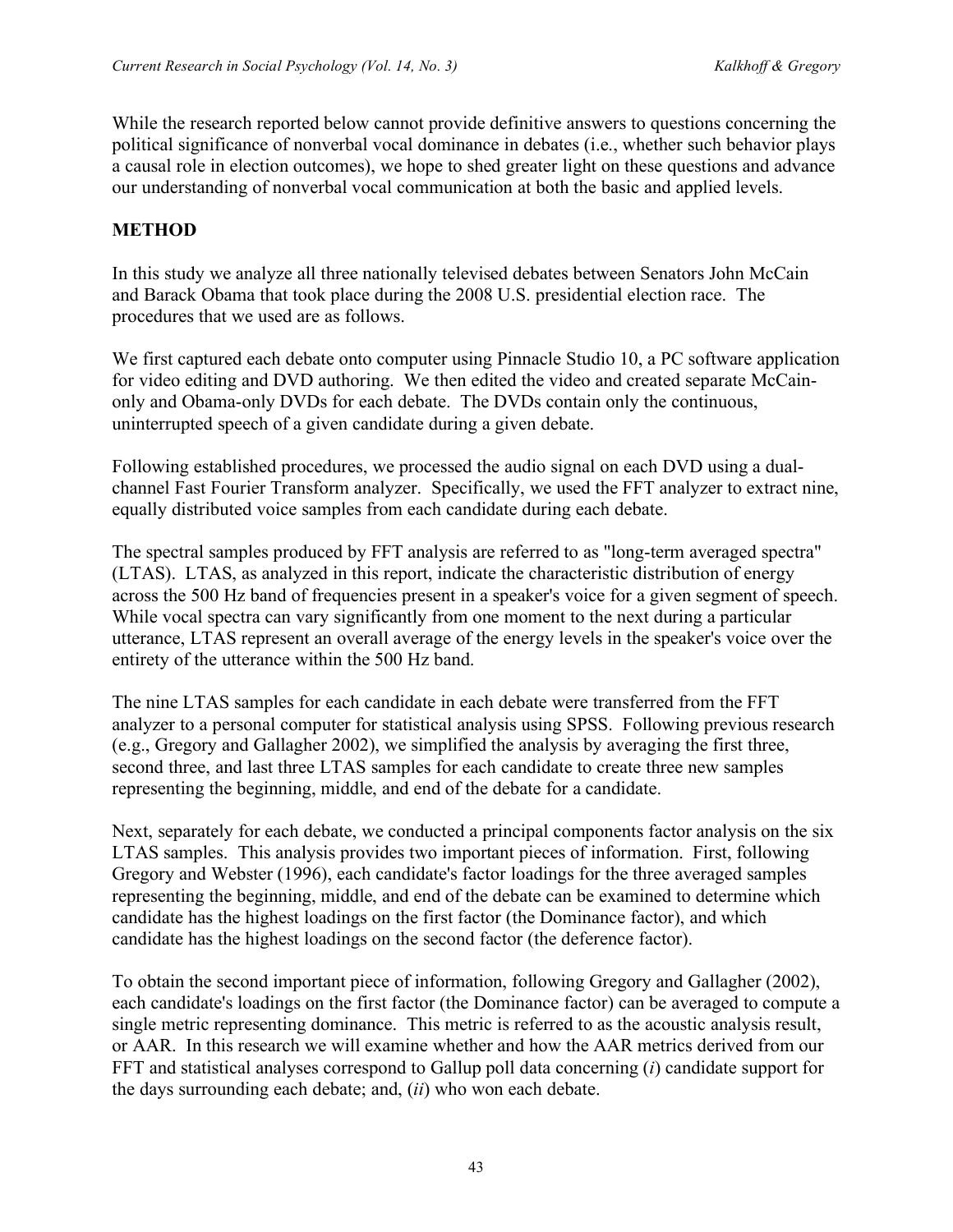# **RESULTS**

Following our two-stage analytic strategy, we first conducted principal components factor analyses on the six (averaged) LTAS samples for McCain and Obama, separately for each debate. The results are shown in Table 1, and the correlation matrices for these analyses are presented in the Appendix. Interestingly, the factor analyses that we conducted produced a onefactor solution for each debate. This means that neither McCain nor Obama emerged as the deferent candidate in any of the three debates. Furthermore, both candidates have strong loadings (>.9) on the first Dominance factor for all three samples (time periods) across all of the debates. This further suggests that neither candidate emerged as the clear winner (dominant candidate) or loser (deferent candidate) in any of the debates.

|                                              | Factor 1 Loading<br>(Dominance)              |       |               | Factor 2 Loading<br>(Deference) |  |  |  |
|----------------------------------------------|----------------------------------------------|-------|---------------|---------------------------------|--|--|--|
| Debate and Time Period                       | McCain                                       | Obama | McCain        | Obama                           |  |  |  |
| <b>First Debate</b>                          |                                              |       |               |                                 |  |  |  |
| Beginning                                    | .943                                         | .910  |               |                                 |  |  |  |
| Middle                                       | .922                                         | .903  | Not Extracted |                                 |  |  |  |
| End                                          | .924                                         | .944  |               |                                 |  |  |  |
|                                              | Eigenvalue = $5.128$ ; % Variance = $85.471$ |       |               |                                 |  |  |  |
| <b>Second Debate</b>                         |                                              |       |               |                                 |  |  |  |
| Beginning                                    | .971                                         | .977  |               |                                 |  |  |  |
| Middle                                       | .979                                         | .948  |               | Not Extracted                   |  |  |  |
| End                                          | .981                                         | .987  |               |                                 |  |  |  |
| Eigenvalue = $5.693$ ; % Variance = $94.877$ |                                              |       |               |                                 |  |  |  |
| Third Debate                                 |                                              |       |               |                                 |  |  |  |
| Beginning                                    | .937                                         | .919  |               |                                 |  |  |  |
| Middle                                       | .942                                         | .930  |               | Not Extracted                   |  |  |  |
| End                                          | .841                                         | .886  |               |                                 |  |  |  |
|                                              | Eigenvalue = $4.969$ ; % Variance = $82.815$ |       |               |                                 |  |  |  |

#### **Table 1. Results of Factor Analyses on McCain and Obama LTAS Samples from Each Debate**

In the second stage of our analysis, following Gregory and Gallagher (2002), we average each candidate's loadings on the first factor (i.e., the Dominance factor) within each debate using the values in Table 1. Again, this metric is referred to as the acoustic analysis result (AAR). The candidate with the highest AAR is deemed the more dominant candidate in a given debate. Furthermore, for elections that involve multiple debates, as is the case here, the grand mean of each candidate's AAR values can be computed. We refer to this as the "Overall AAR."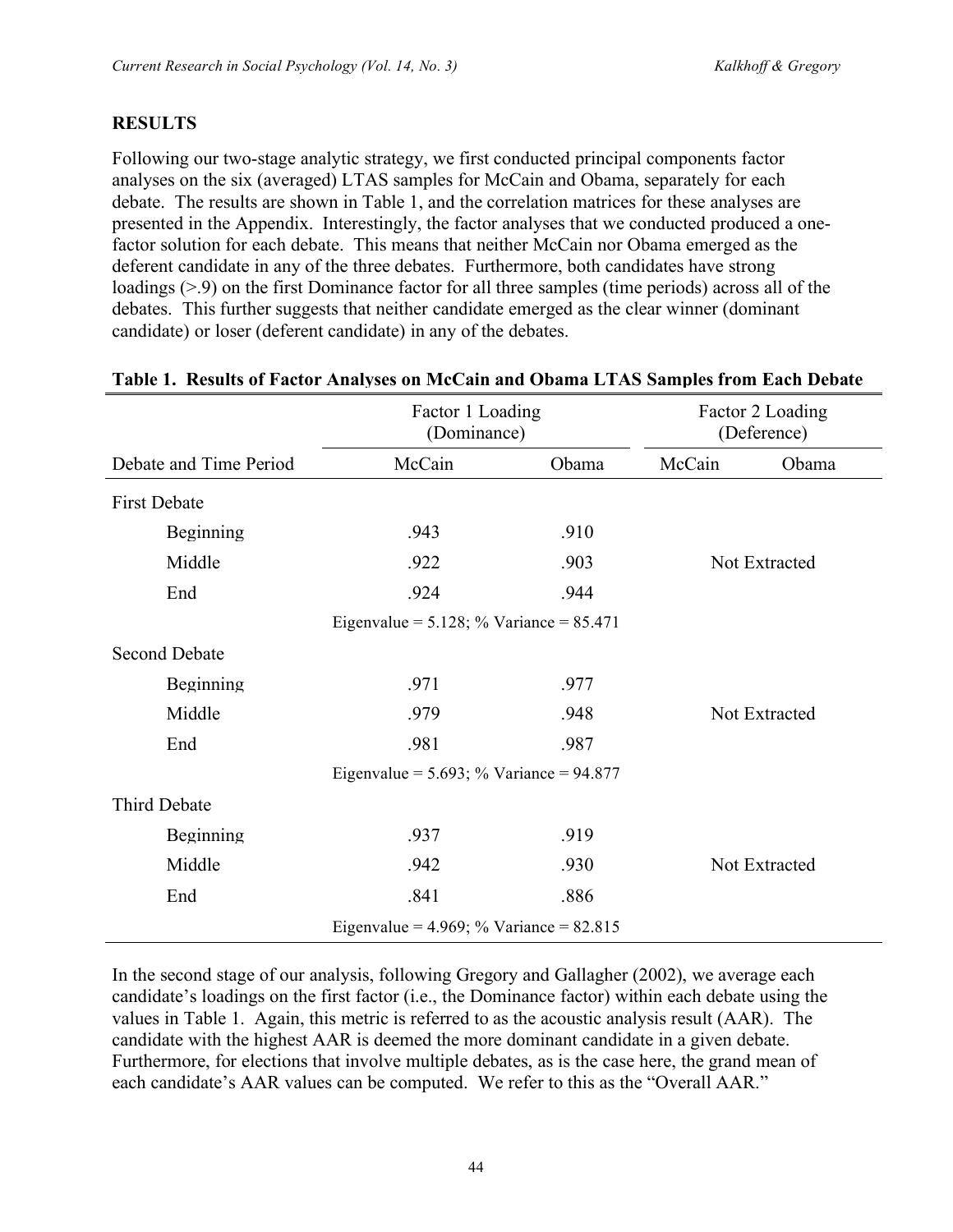Table 2 reports the AAR values for McCain and Obama, separately for each debate, along with each candidate's Overall AAR and Gallup Poll data concerning (*i*) each candidate's support among registered voters shortly before (Support 1) and shortly after (Support 2) each debate; and, (*ii*) perceptions of who won each debate among adult respondents who watched the debates.

| Debate                  | Candidate                      | AAR     | Support 1<br>(before debate) | Support 2<br>(after debate) | Who Won? |
|-------------------------|--------------------------------|---------|------------------------------|-----------------------------|----------|
| <b>First Debate</b>     |                                |         | $(9/23 - 9/25)$              | $(9/27 - 9/29)$             | (9/27)   |
|                         | McCain                         | .930    | 45%                          | 43%                         | 34%      |
|                         | Obama                          | .919    | 48%                          | 49%                         | 46%      |
|                         | Difference<br>(McCain - Obama) | $+.011$ | $-3\%$                       | $-6%$                       | $-12%$   |
| <b>Second Debate</b>    |                                |         | $(10/4 - 10/6)$              | $(10/8 - 10/10)$            | (10/8)   |
|                         | McCain                         | .977    | 42%                          | 42%                         | 23%      |
|                         | Obama                          | .971    | 51%                          | 51%                         | 56%      |
|                         | Difference<br>(McCain - Obama) | $+.006$ | $-9%$                        | $-9%$                       | $-33%$   |
| <b>Third Debate</b>     |                                |         | $(10/12 - 10/14)$            | $(10/16 - 10/18)$           | (10/16)  |
|                         | McCain                         | .907    | 43%                          | 42%                         | 30%      |
|                         | Obama                          | .912    | 50%                          | 52%                         | 56%      |
|                         | Difference<br>(McCain - Obama) | $-.005$ | $-7\%$                       | $-10%$                      | $-26%$   |
| Overall<br>(Grand Mean) |                                |         |                              |                             |          |
|                         | McCain                         | .938    |                              |                             |          |
|                         | Obama                          | .934    |                              |                             |          |
|                         | Difference<br>(McCain - Obama) | $+.004$ |                              |                             |          |

# **Table 2. Acoustic Analysis Results (AARs) and Gallup Poll Data for Each Debate**

*Notes:* Positive "difference" values indicate an advantage for McCain; negative difference values indicate a disadvantage for McCain. The Overall AAR is the grand mean of each candidate's AAR values. Gallup poll data were retrieved from http://www.gallup.com. The Gallup poll results for Support 1 and 2 refer to the percentage of registered voters who said they would support each candidate "if the election were held today." The Gallup poll results for "Who Won?" are based on adults' (18+) responses to the question, "Regardless of which candidate you happen to support, who do you think did the better job in last night's debate?"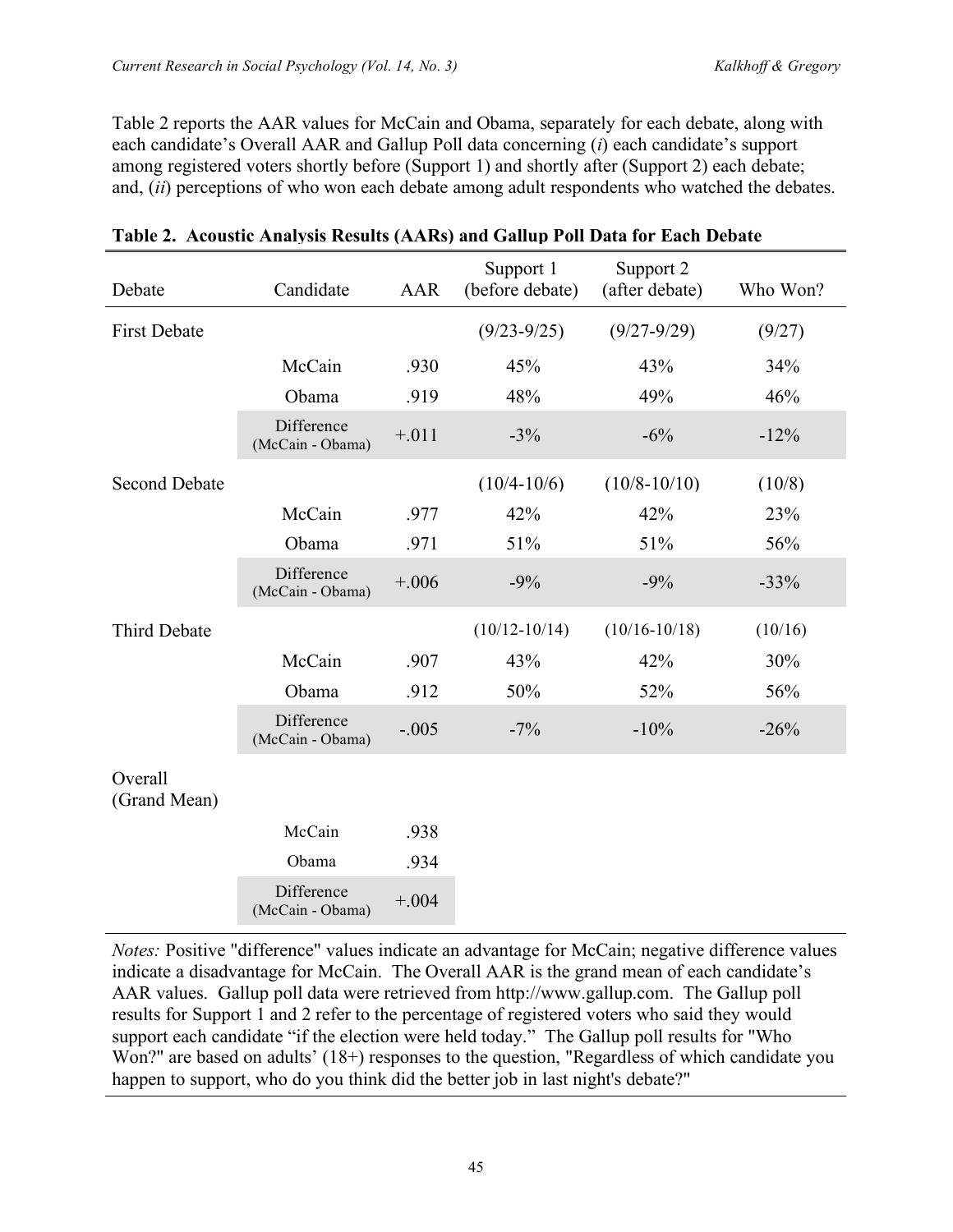Altogether, the numbers shown in Table 2 reveal an irregular pattern concerning the relationship between nonverbal vocal dominance and the public opinion measures. With respect to the *first debate*, while the AAR values suggest that McCain exerted slightly more nonverbal vocal dominance in the debate as a whole, he had less public support going into the debate, and public support for Obama increased after the debate. Furthermore, adult Americans who watched the debate said that Obama did a better job than John McCain by 46% to 34%.

For the *second debate*, even though the difference between McCain's and Obama's AARs gave a *smaller* advantage to McCain compared to the first debate, a comparatively *greater* percentage of adult Americans who watched the second debate said that Barack Obama did a better job (56% to 23%). Furthermore, even though McCain's AAR was slightly greater than Obama's for the second debate, Obama maintained a consistent nine-point advantage over McCain before and after the second debate.

Finally, for the *third debate*, the AARs suggest that Obama for the first time exerted slightly more nonverbal vocal dominance in the debate as a whole, which may reflect increasing confidence as a result of publicly disseminated poll results suggesting that he emerged the victor in the earlier debates. While the AAR result for the third debate is also consistent with the increase in support for Obama immediately following the debate and with Gallup Poll data suggesting that most viewers thought he did a better job once again, the lack of correspondence between the AAR and public opinion in the first two debates prevents any clear conclusions. We also note that the Overall AAR (averaging across all three debates) gives a slight advantage to McCain. This result is also not consistent with Obama's relatively stable lead in the polls.

The fact that the AAR results in Table 2 seem to be "off base" as a whole when it comes to relevant public opinion data leads us to question the general usefulness of the AAR metric when it comes to understanding the role and significance of nonverbal vocal communication in political contests such as debates. While previous research has emphasized the fact that the AAR is highly correlated with popular vote percentages in presidential elections (Gregory and Gallager 2002), this measure of nonverbal vocal dominance does not bear any kind of clear, consistent relationship in our data to the selected Gallup Poll results.

Yet if we return to Table 1 and examine the *unaggregated* loadings on the Dominance factor within each debate, we are struck by one consistent pattern. On the one hand, with respect to the beginning and middle of each debate, the loadings for McCain are greater than the loadings for Obama except for the beginning of the second debate. On the other hand, with respect to the end of the each debate, the loadings for Obama are in all cases greater than the loadings for McCain. We return to this interesting, unexpected finding in the discussion that follows.

### **DISCUSSION**

In application to the three presidential debates between Senators John McCain and Barack Obama, an established measure of nonverbal vocal dominance (the AAR) related poorly to Gallup Poll data concerning support for presidential candidates around the time of debates as well as debate viewers' perceptions of who did a better job. This leads us to question the general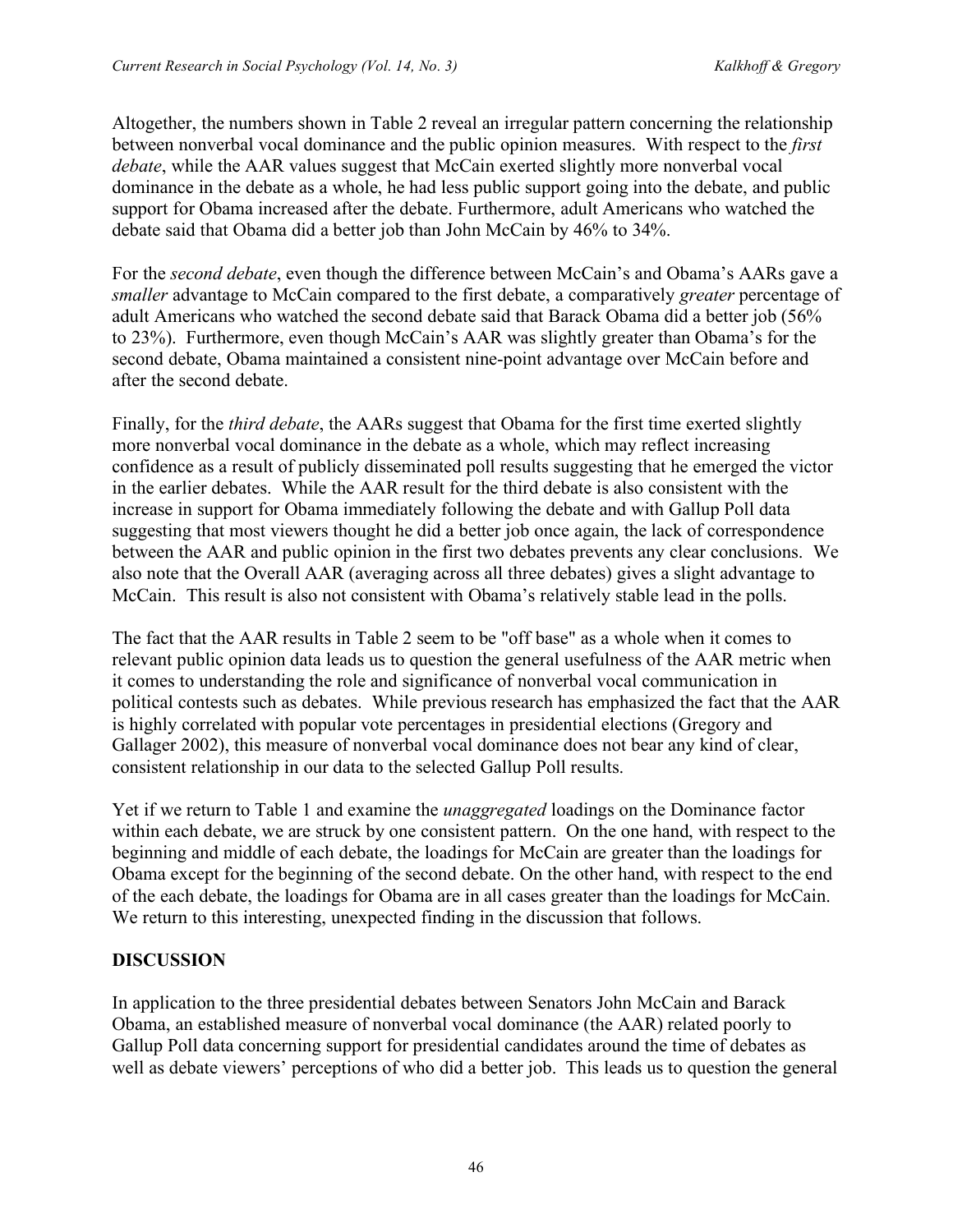usefulness of the traditional AAR metric for understanding the role and significance of nonverbal vocal communication in debate and election politics.

As the present research has made clear to us, one limitation of the AAR is that by aggregating over time, this metric can conceal patterns of nonverbal vocal dominance that occur between candidates *as a debate unfolds over time*. In reexamining the unaggregated statistical results in Table 1, we noticed a very interesting pattern: While Barack Obama consistently exerted less nonverbal vocal dominance than John McCain during the beginning and middle of each debate, he always exerted more nonverbal vocal dominance than McCain toward the end of each debate. A "recency effect" (Luchins 1957) may help explain why those who watched the debates consistently felt that Obama did a better job.[2] Overall, this suggests to us that *how much* dominance is exercised overall may be less important than *when* it is exercised.

The fact that Obama consistently exerted more nonverbal vocal dominance than McCain toward the end of each debate may also reveal his use of a particular debate strategy. Some members of the popular media have suggested that Barack Obama's campaign against John McCain has made use of the classic "rope-a-dope" strategy (Lambro 2008; Sullivan 2008). The term "rope-a-dope" originated as a description of a boxing style used by former World Heavyweight Champion Muhammad Ali. In his successful use of this strategy, Ali would feign being weaker than he really was by taking a protective stance and lying against the ropes of the boxing ring during the *early* rounds of a fight. In doing so he allowed his opponent to tire himself and become vulnerable to making mistakes that Ali could then take advantage of in gaining the upper hand. In a similar fashion, Obama may have used a type of "rope-a-dope" strategy during the three debates with John McCain, and our analyses may have picked up on this strategy insofar as it came to be manifested as a nonconsciously controlled command over nonverbal vocalizations in the closing stages of each debate.

The general conclusion that we arrive at is that advancing our understanding of the role and significance of nonverbal vocal communication in debate and election politics and other areas of social life would seem to require more attention to the more time-varying aspects of paralanguage -- complexities that are masked by the traditional AAR metric. Further research will be needed to ascertain how these processes unfold and how they relate with social attitudes and patterns of behavior, including vote preferences and choices. It would be interesting to compare our results to data from television network focus groups, the members of which watched the debates and provided real-time personal reactions in response to each candidate's rhetoric. Based on our results, we would expect positive reactions to favor Obama toward the end of each debate, and positive reactions to favor McCain toward the beginning and middle of each debate. The presence of this pattern in each of the three debates would provide crossvalidating evidence for the "rope-a-dope" interpretation of our own findings.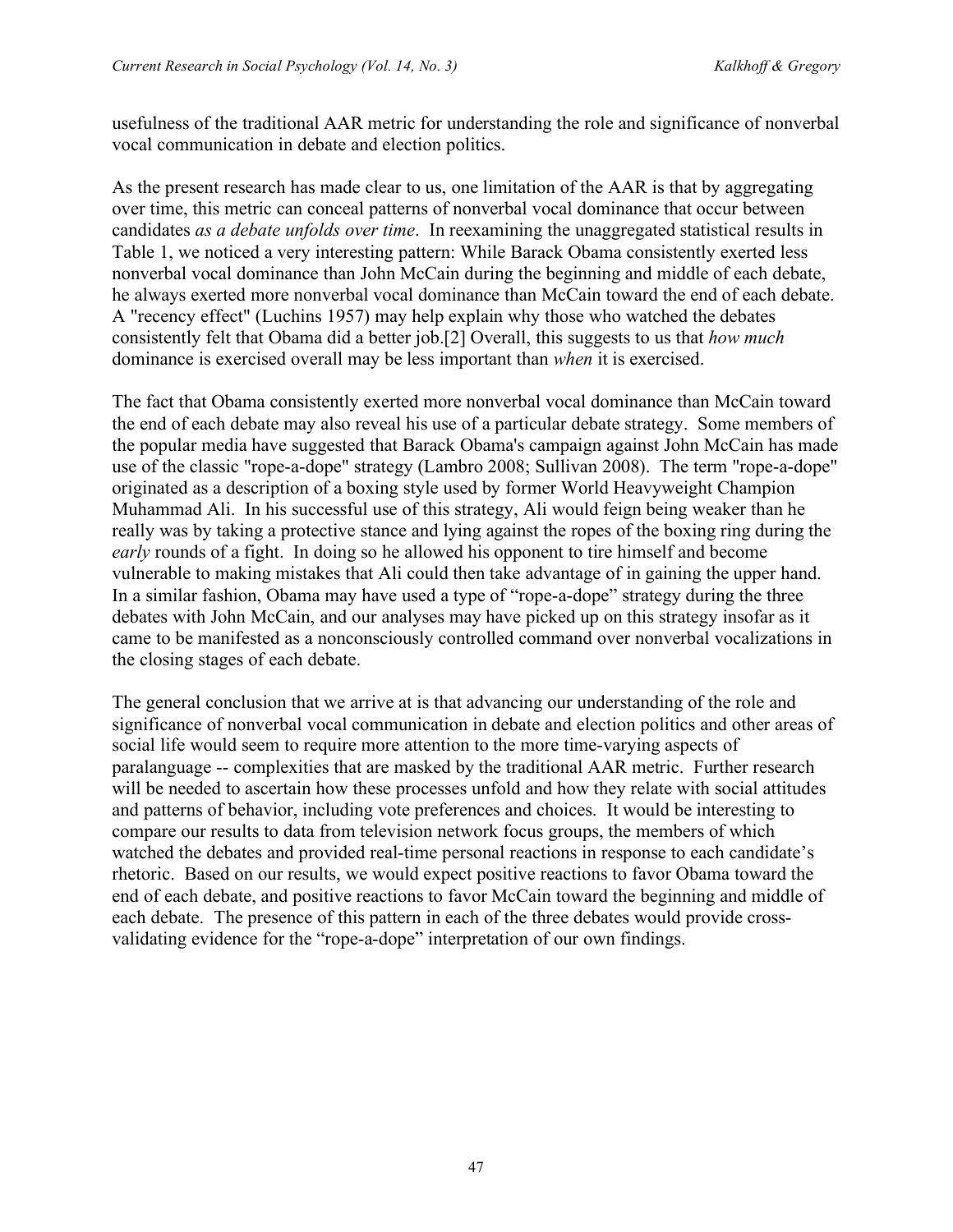# **REFERENCES**

Collins, Randall. 2004. *Interaction Ritual Chains.* Princeton, NJ: Princeton University Press.

Donelson, Forsyth R. 1990. *Group Dynamics.* Belmont, CA: Brooks/Cole.

Giles, Howard. 1973. "Accent Mobility: A Model and Some Data." *Anthropological Linguistics* 15:87-105.

Giles, Howard and Nikolas Coupland. 1991. *Language: Contexts and Consequences.* Pacific Grove, CA: Brooks/Cole.

Giles, Howard and Philip Smith. 1979. "Accommodation Theory: Optimal Levels of Convergence." Pp. 45-65 in *Language and Social Psychology,* edited by H. Giles and R. N. St. Clair. Oxford: Blackwell.

Goffman, Erving. 1969. *The Presentation of Self in Everyday Life*. London: Allen Lane.

Gregory, Stanford W., Jr. 1983. "A Quantitative Analysis of Temporal Symmetry in Microsocial Relations." *American Sociological Review* 48:129-35.

Gregory, Stanford W., Jr. 1990. "Analysis of Fundamental Frequency Reveals Covariation in Interview Partners' Speech." *Journal of Nonverbal Behavior* 14:237-251.

Gregory, Stanford W., Jr. 1994. "Sounds of Power and Deference: Acoustic Analysis of Macro Social Constraints on Micro Interaction." *Sociological Perspectives* 37:497-526.

Gregory, Stanford W., Jr. and Timothy J. Gallagher. 2002. "Spectral Analysis of Candidates' Nonverbal Vocal Communication: Predicting U.S. Presidential Election Outcomes." *Social Psychology Quarterly* 65:298-308.

Gregory, Stanford W., Jr. and Stephen Webster. 1996. "A Nonverbal Signal in Voices of Interview Partners Effectively Predicts Communication Accommodation and Social Status Perceptions." *Journal of Personality and Social Psychology* 70:1231-40.

Lakoff, George. 2008. *The Political Mind: Why You Can't Understand 21st -Century American Politics with an 18th -Century Brain.* New York: The Penguin Group.

Lambro, Donald. 2008. "A Matter of Trust." *The Washington Times*, September 1, A16.

Lee, Margaret T. and Richard Ofshe. 1981. "The Impact of Behavioral Style and Status Characteristics on Social Influence: A Test of Two Competing Theories." *Social Psychology Quarterly* 44:73-82.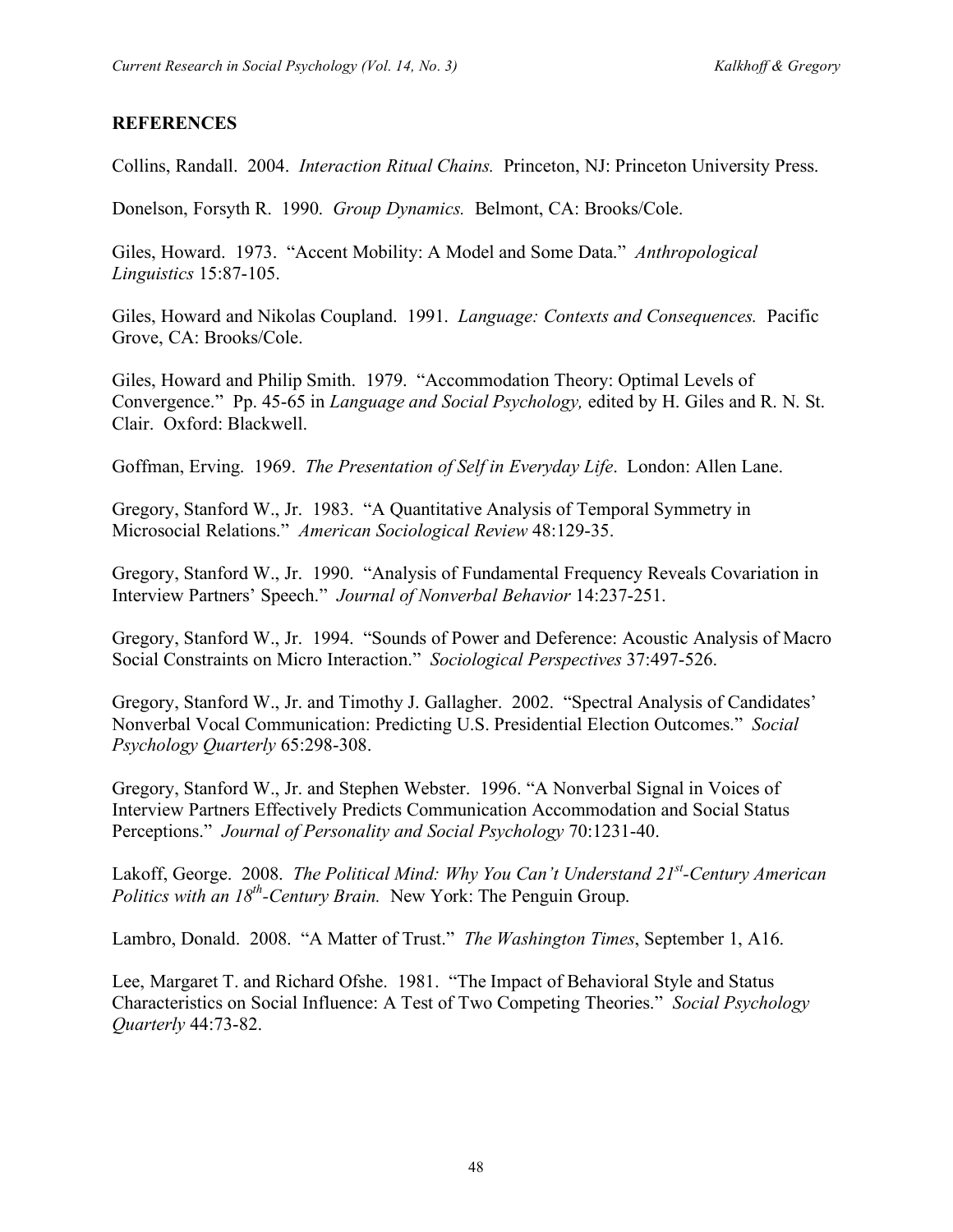Luchins, Abraham S. 1957. "Experimental Attempts to Minimize the Effects of First Impressions." Pp. 62-75 in *The Order of Presentation in Persuasion*, edited by C.I. Hovland. New Haven: Yale University Press.

Mazur, Allan. 2005. *Biosociology of Dominance and Deference.* Oxford: Rowman and Littlefield.

Rössel, Jörg and Randall Collins. 2002. "Conflict Theory and Interaction Rituals: The Microfoundations of Conflict Theory." Pp. 509-531 in the *Handbook of Sociological Theory,* edited by J. H. Turner. New York: Kluwer Academic/Plenum Publishers.

Sullivan, Andrew. 2008. "Beep, Beep: Road Runner Lets McCain Blow Up." *The Sunday Times*, October 12, Features, News Review, p. 4.

# **ENDNOTES**

1. More specific details on the FFT analyzer settings used in the present research are available upon request from the authors.

2. We thank Dr. Alison Bianchi for this suggestion.

# **APPENDIX**

|                       | McCain<br>(beginning) | McCain<br>(middle) | McCain<br>(end) | Obama<br>(beginning) | Obama<br>(middle) | Obama<br>(end) |
|-----------------------|-----------------------|--------------------|-----------------|----------------------|-------------------|----------------|
| McCain<br>(beginning) | 1.00                  |                    |                 |                      |                   |                |
| McCain<br>(middle)    | .977                  | 1.00               |                 |                      |                   |                |
| McCain<br>(end)       | .961                  | .964               | 1.00            |                      |                   |                |
| Obama<br>(beginning)  | .753                  | .693               | .727            | 1.00                 |                   |                |
| Obama<br>(middle)     | .739                  | .700               | .692            | .935                 | 1.00              |                |
| Obama<br>(end)        | .798                  | .773               | .775            | .944                 | .950              | 1.00           |

### **A. Correlation Matrix - First Debate (N=401)**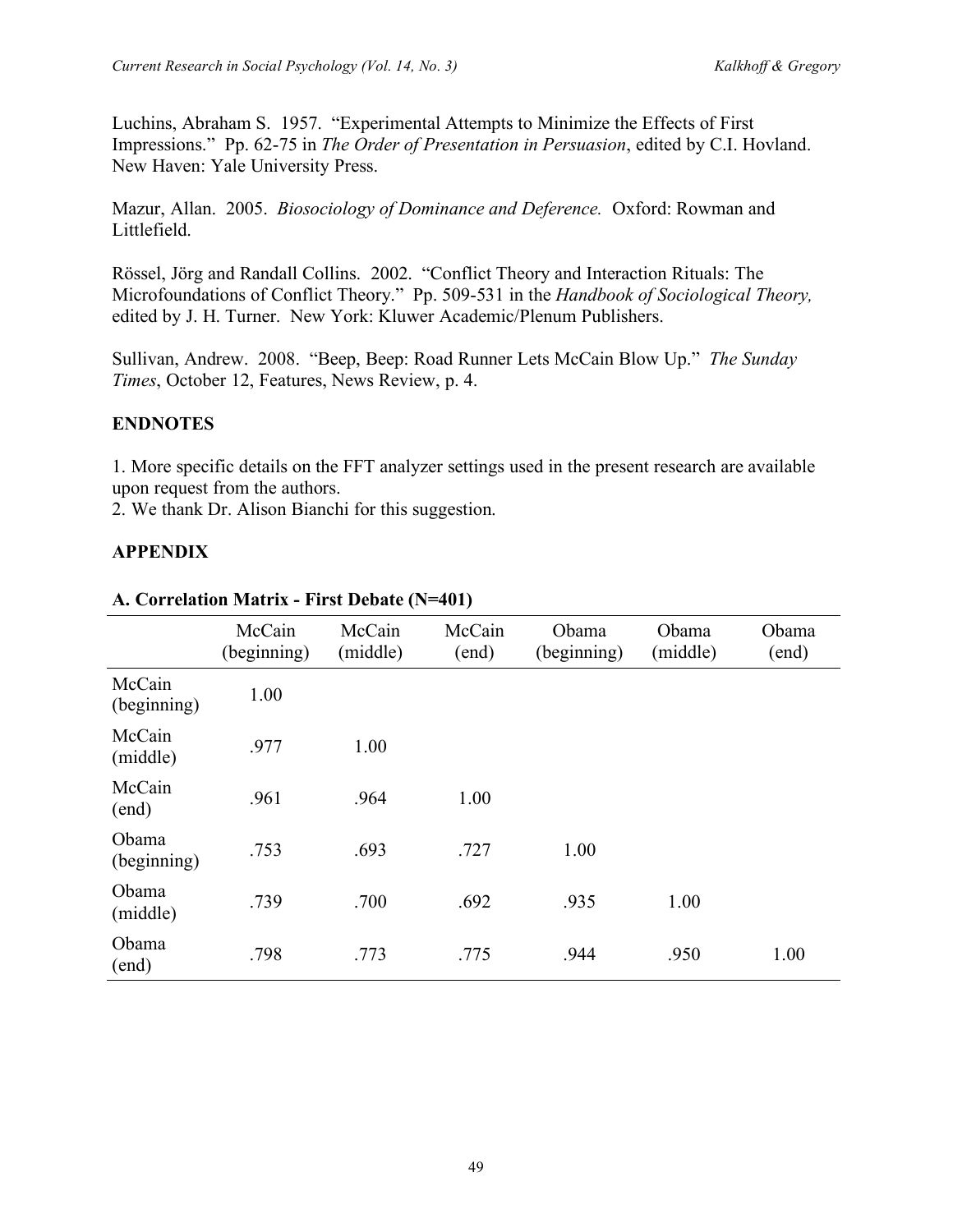|                       | McCain<br>(beginning) | McCain<br>(middle) | McCain<br>(end) | Obama<br>(beginning) | Obama<br>(middle) | Obama<br>(end) |
|-----------------------|-----------------------|--------------------|-----------------|----------------------|-------------------|----------------|
| McCain<br>(beginning) | 1.00                  |                    |                 |                      |                   |                |
| McCain<br>(middle)    | .977                  | 1.00               |                 |                      |                   |                |
| McCain<br>(end)       | .972                  | .960               | 1.00            |                      |                   |                |
| Obama<br>(beginning)  | .923                  | .925               | .952            | 1.00                 |                   |                |
| Obama<br>(middle)     | .854                  | .894               | .897            | .951                 | 1.00              |                |
| Obama<br>(end)        | .949                  | .963               | .954            | .956                 | .947              | 1.00           |

# **B. Correlation Matrix - Second Debate (N=401)**

# **C. Correlation Matrix - Third Debate (N=401)**

|                       | McCain<br>(beginning) | McCain<br>(middle) | McCain<br>(end) | Obama<br>(beginning) | Obama<br>(middle) | Obama<br>(end) |
|-----------------------|-----------------------|--------------------|-----------------|----------------------|-------------------|----------------|
| McCain<br>(beginning) | 1.00                  |                    |                 |                      |                   |                |
| McCain<br>(middle)    | .969                  | 1.00               |                 |                      |                   |                |
| McCain<br>(end)       | .913                  | .899               | 1.00            |                      |                   |                |
| Obama<br>(beginning)  | .763                  | .775               | .603            | 1.00                 |                   |                |
| Obama<br>(middle)     | .767                  | .777               | .626            | .961                 | 1.00              |                |
| Obama<br>(end)        | .703                  | .723               | .563            | .904                 | .938              | 1.00           |